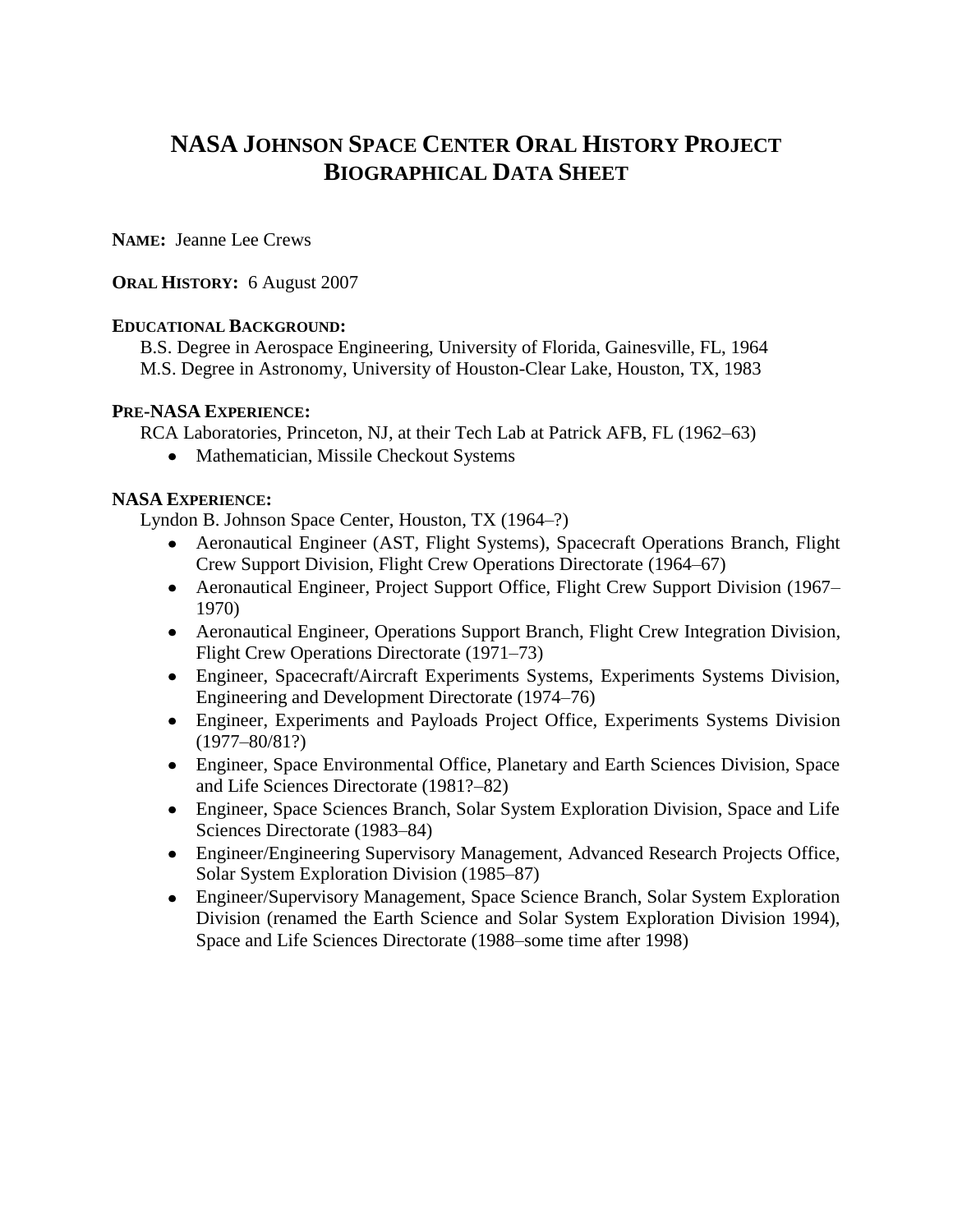#### **AWARDS & CITATIONS:**

- Patent Award (with co-inventor Burton G. Cour-Palais), 1990
- Tech Brief Award, co-winner with Cour-Palais and Eric Christiansen (NASA Headquarters Space Act Award), 1992
- Patent Award (with Cour-Palais), 1992
- Women in Aerospace Lifetime Achievement Award, 1992
- Board Award (NASA Headquarters Space Act Award), 1993
- NASA Exceptional Service Medal, 1993
- NASA Exceptional Achievement Medal, 1995
- Board Award for Debris Shield, 1995
- Board Award for Weight Reduction Design, 1995
- Patent Award (with Eric Christiansen), 1995
- Tech Brief Award (NASA Headquarters Space Act Award), 1998
- Silver Snoopy Award, 1999
- Tech Brief Award (NASA Headquarters Space Act Award), 1999
- Honored for "Far-Reaching Inventions," 2006

#### **SELECT PUBLICATIONS & PATENTS:**

Ang, J. A., L. C. Chhabildas, Burton G. Cour-Palais, E. L. Christiansen, and Jeanne L. Crews. "Evaluation of Whipple bumper shields at 7 and 10 km/s." NASA Technical Report. NASA-TM-107958 (CASI 19920019682). Houston, TX: Lyndon B. Johnson Space Center, 1991.

Cour-Palais, Burton G. and Jeanne L Crews. "Hypervelocity impacts and upper-stage breakups." *Orbital Debris from Upper-Stage Breakup*. (January 1989) 25–38.

Cour-Palais, Burton G. and Jeanne L. Crews, "A multi-shock concept for spacecraft shielding." *International Journal of Impact Engineering*. Vol. 10 (January 1990) 135–46.

Kerr, Justin H., Eric Christiansen, and Jeanne L. Crews, "Hydrocode modeling of meteoroid/debris shields." AIAA Space Programs and Technologies Conference, Huntsville, AL, September 26–28, 1995.

U.S. Patent 5,067,388, 26 November 1991.

U.S. Patent 5,610,363, 11 March 1997.

U.S. Patent 6,899,009, 31 May 2005.

#### **REFERENCES:**

Crews, Jeanne L. Personnel File. Human Resources Office. Lyndon B. Johnson Space Center, Houston, TX.